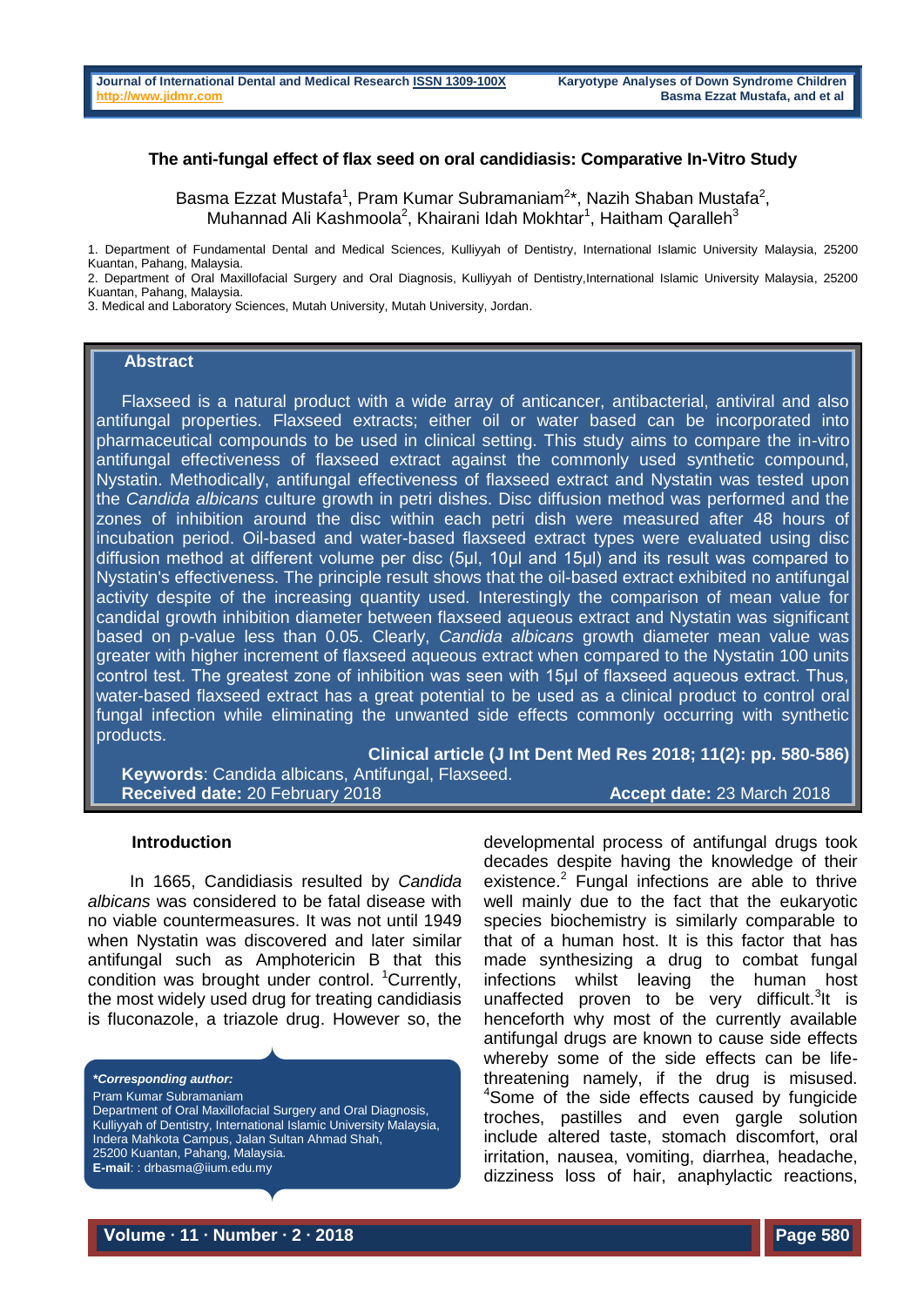adrenal insufficiency, hepatoxicity as well as nephrotoxicity.<sup>5</sup>

In fact, report regarding adverse or undesirable side effects as well as an increase in resistance of the fungal strain against synthetically produced antifungal drug was recorded since its inception from the early 1950's. While numerous research and modification has been made on the synthetic form of Nystatin as well other commercially available antifungal agents, it is still far from being devoid of side-effects. <sup>6</sup>Furthermore, the past decade has bear witness to a drastic hike in the resistance of fungal microbes towards existing antifungal agent.<sup>7</sup> A recent study have expounded the fact that clinical resistance of *Candidaalbicans* towards fluconazole which is a relatively new antifungal drug is on the rise, <sup>8</sup>especially so in HIV afflicted population.<sup>9</sup>Usage of herbal compounds can provide a viable solution to these issues. One such herb that is being widely being spoken of is flaxseed.

Flax; also known as common flax or linseed (binomial name: *Linum usitatissimum*) is a member of the genus *Linum* in the family Linaceae. It is native to the region extending from the eastern [Mediterranean](http://en.wikipedia.org/wiki/Mediterranean_region) to [India](http://en.wikipedia.org/wiki/India) and was probably first domesticated in the [Fertile](http://en.wikipedia.org/wiki/Fertile_Crescent)  [Crescent.](http://en.wikipedia.org/wiki/Fertile_Crescent) Known by many names it is termed as "Agasi/Akshi" in Kannada, "Jawas/Javas" or "Alashi" in Marathi and "Tisi" in Hindi, while in Telugu it is called "ousahalu". Flax was extensively cultivated in ancient [Ethiopia](http://en.wikipedia.org/wiki/Ethiopia) and [ancient Egypt.](http://en.wikipedia.org/wiki/Ancient_Egypt) A prehistoric cave finding of dyed flax fibres in the Republic of Georgia have carbon dated the use of these plants up to 30,000 BC. <sup>10</sup>Furthermore, flaxseed is considered a super food with a wide array of benefits on human health. Still, there are more studies that are being undertaken to optimize the beneficial effect of this so called magic plant. $11$ 

Whole flaxseed (ground meal, powder or intact seed) contains 28% dietary fiber, (7– 10% soluble fiber, 11 - 18% insoluble fiber), 40% fat (73% of it being polyunsaturated fatty acids), and 21% protein. More than 50% of the fat in flaxseed is an essential fatty acid called omega-3 fatty acid (also known as alpha-linolenic acid, ALA); making flaxseed the richest plant source of omega-3 fatty acid. <sup>12</sup>Additionally, flaxseed also contains natural lignans; a type of polyphenol compound. Although other plants like pumpkin seeds, rye, soybeans, broccoli and some berries

also contain plant lignans; flaxseed is considered the richest source of lignans with 100 times more than the next best source, wheat bran. One specific lignan compound, secoisolariciresinol diglycoside (SDG), is a precursor to a variety of phytoestrogens with antioxidant properties. It also contains small amounts of the lignans *matairesinol*, *pinoresinol* and *isolariciresinol.*  <sup>13</sup>Prior cited study has reported that SDG isolated from Flaxseed has the ability to scavenge hydroxyl radical and hence has a high antioxidant potential.<sup>14</sup>

Additionally the omega-3 and lignan substance present in flaxseed are reported to demonstrate anti-cancer properties as cited in prior studies namely in animal model experiments. <sup>15</sup>Similarly a recent human as well as animal model study had reported that flaxseed compounds that maybe related to the shrinking of breast cancer tumours as well as treating prostate cancers. <sup>16</sup> Prior study cited postulates that it is the lignan antioxidants derived from flaxseed that contributes to this anti-cancer potency.<sup>15</sup> Additionally, the oil and phytoestrogens derived from flaxseed are being tested in relation to treating cardiovascular diseases.  $17$  In the field of food microbiology, a prior study in 2007 have reported the ability of flaxseed to act as a natural food preservative namely by inhibiting fungi such as *F. graminaerum*, *A. flavus*, *P. chyrsogenum* and the *Peniciillium sp.* in a potato dextrose agar and fresh noodle system. <sup>18</sup>Interestingly, the author of the former study promoted the use of flaxseed as a multifunctional ingredient in food with potential health benefit and natural fungistatic properties. Consequently in the past, Hurtado et al. have reported antifungal effect shown by flaxseed against *Aspergillus flavus* and *Aspergillus niger*although its antifungal mechanism was not expounded. <sup>19</sup> Hence it is clear that flaxseed extract is an untapped reservoir of potentially effective antifungal agent that could be used with minimal risk of side effect commonly seen in currently available conventional fungicide.

The aim of this study is isolate the flaxseed extract as oil and water based form which is rich in lignan as well as other phenolic compound and compares its antifungal activity against *Candida albicans* in vitro. This study will also compare the antifungal activities of the flaxseed oil extracts with the commercially available antifungal, Nystatin.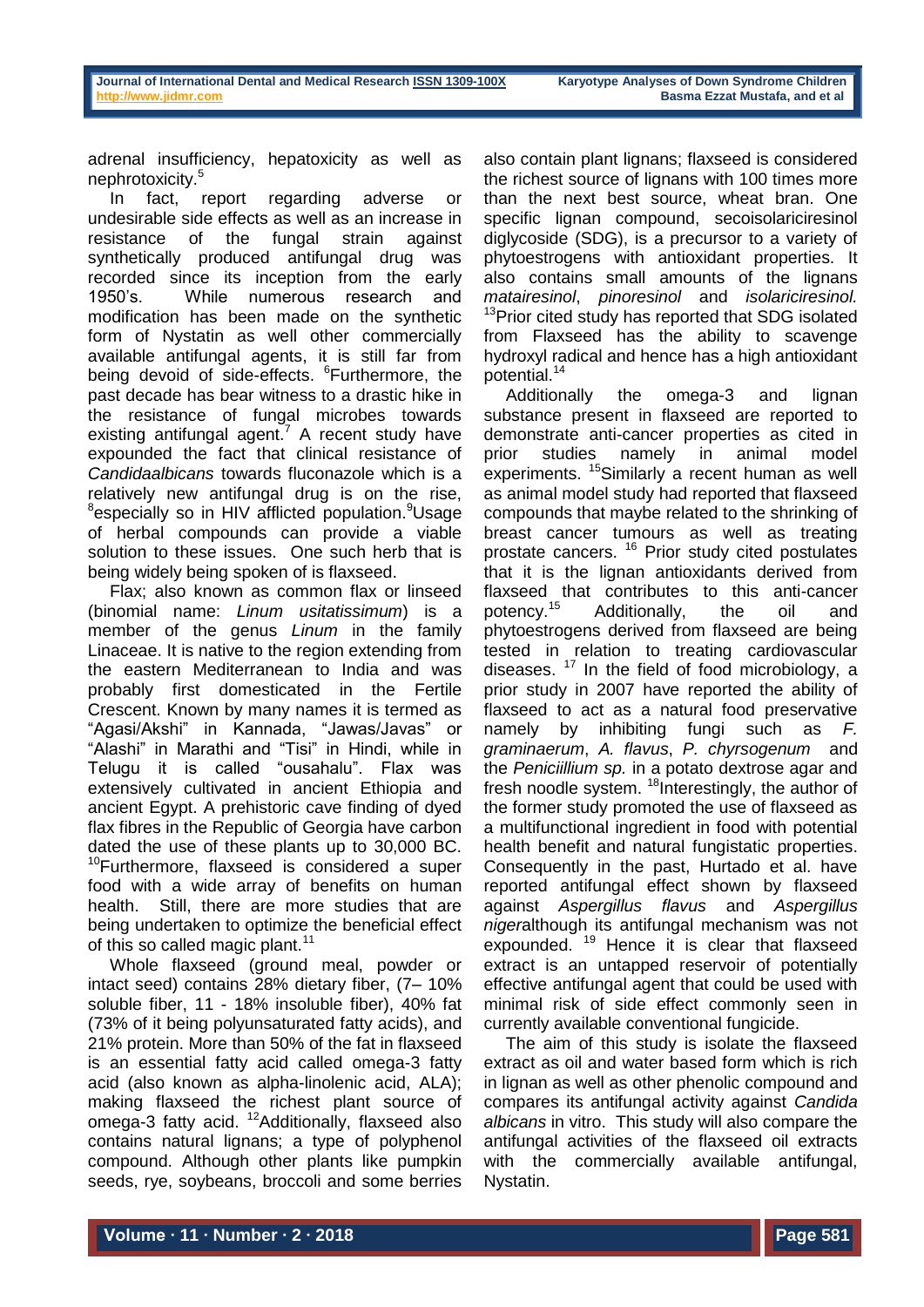## **Materials and methods**

This is a laboratory based in vitro comparative study. The flaxseeds used in this study were native to the region of Iraq, harvested during the 2010 to 2011 session. This cultivar was selected as it's considered to provide a good yield of oils and phenolic compound. The seeds were cleaned, packed and stored in paper bags in room temperature and transported to Kulliyyah of Science (KOS), International Islamic University Malaysia (IIUM) where it was processed.

#### **Flaxseed extract preparation**

Flaxseed extraction was done according to the previously reported method of extractions.<sup>24-</sup> Seed were washed thoroughly with sterile distilled water and later were air dried at room temperature to prevent excessive dehydration and warping of phenol structure due to excessive heat. The samples were ground to mealy powder form by means of gentle cold pressed crushing method using pestle-mortar, again to avoid heat generation caused by power grinding. The sample powder will then undergo extraction as oil or water based preparation.

Oil extraction is initiated by first intimating the meal powdered seeds into a concoction of aliphatic alcohol solvent, namely a mixture of methanol with water. The slurry mixture is constantly stirred for 24 hours at temperature set between 40 to 60°C. The slurry is then filtered to separate the lignans rich alcohol solvent and its residual solids. The lignan-rich alcohol filtrate is then gradually concentrated by means of reducing the solvent. This is done by initially subjecting the filtrate to a base-catalyzed hydrolysis which enables the liberation of lignans in this solution to be available as a noncomplexed form. The hydrolyzed concentrate later undergoes an ethyl acetate-water anion based partition that helps to further intensify the lignans within the filtrate. Thus a lignan-enriched solution is procured with revealed a purity of more than 90% lignans based on a chromatographic separation analysis.

As for the aqueous extract, defatted flaxseeds were required. The powdered defatted flaxseed was found to have the lignan, SGD in amounts up to 20 mg per gram of powder. The powdered seed sample was then homogenized in sterile water and later filtered by the same method stated above. The filtrate of aqueous lignan solvent is then concentrated by means under vacuum condition at 40° C with a rotary evaporator.

## **Specimen Culture Preparation**

The agar and broth of Sabouraud Dextrose were prepared according to manufacturer instruction. The SDA broth is made by mixing 7.5g of Sabouraud Dextrose powder with 250 ml distilled water while the agar is made by mixing 15g Sabouraud Dextrose powder as well as 8.5g of agar with 500ml of distilled water. Both agar and broth were autoclaved at 121˚C for 15 minutes. At the same time, 7 petri dishes were prepared and placed under UV light in the fuming chamber for about 15 minutes to eliminate any presence of bacteria in them. Once autoclaving of SDA is done, 25ml of agar was poured into each of the petri dishes while carefully avoiding creation of bubble in the media. The solution is left to solidify in refrigerator for 24 hours.

A properly isolated, definitive strain of *Candida albicans sp.* was obtained from the laboratory of Kulliyyah of Science, International Islamic University Malaysia, Kuantan. The stock culture is being maintained on Sabouraud Dextrose medium at 4˚C. Next, the base culture inoculate was prepared using 3 sterile bottles that was individually filled with 10ml of sterile Sabouraud Dextrose broth. Then, 100µl of *Candida albicans* from the stock culture was transferred aseptically into each bottle using pipette. The petri dishes were sealed and left to incubate for 48 hours at 37 ˚C.

## **Antifungal activity testing**

The antifungal activity was estimated via a disk agar diffusion test method.  $20$ Sterile filter paper discs, impregnated with 5µl, 10µl and 15µl of oil flaxseed or aqueous flaxseed extracts, were aseptically applied on the surface of the inoculated plates (Figure 1). The sterile discs are produced in triplicate for each type of extract and its amount. Similarly, the control discs containing Nystatin 100 units were used (Figure 2). Hence, three discs placed for each of the petri dishes were left to be incubated for 48 hours. Later, zone of inhibition was measured as diameter from the inner edge of the surrounding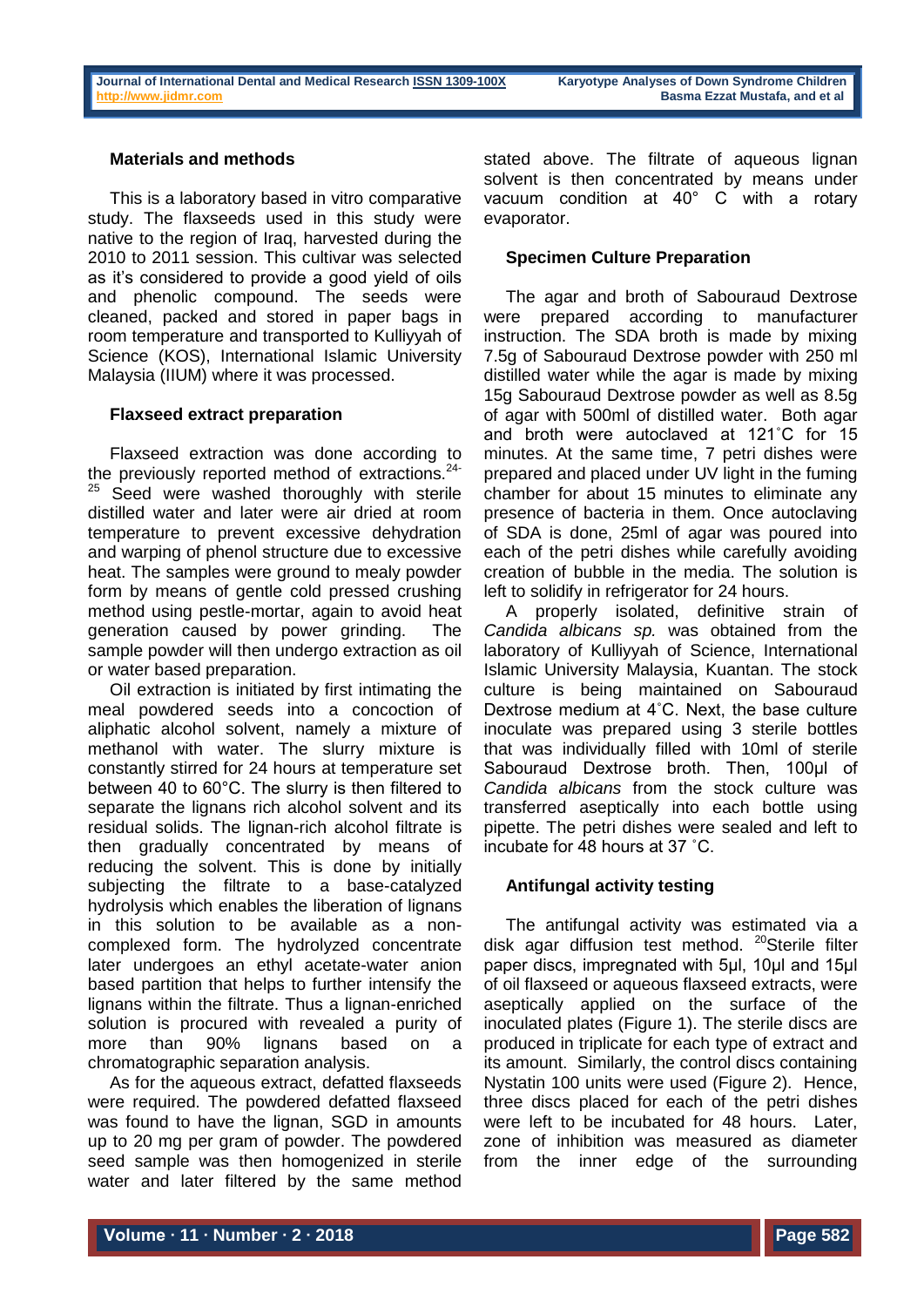pathogens, quantified as mm. Each assay in this experiment was repeated in quintuplicates.



**Figure 1.** Impregnation of flax seed extract onto the filter paper disc via pipette.



**Figure 2.** Discs containing extract set in triplicate on agar plate to be incubated.

## **Statistical analysis**

All analyses were performed in 5 batches with triplicate sample per batch and the data regarding the zone of inhibition was recorded. Data analysis was carried out using IBM SPPS Statistics for Windows, Version 19.0. <sup>21</sup> via simple t-test to assess the microbial population growth of the different types of Flaxseed extracts at different volume in comparison to the Nystatin control group. The data are mainly presented as mean values with standard deviation.

## **Results**

The antifungal properties of the extracts of *Linum usitatissimum* (Flaxseed) on the fungal cell culture has been observed and confirmed by the formation of growth inhibition zone on the petri dishes containing *Candida albicans* growth. Our results based on both Table 1 and Table 2 reveals that aqueous extracts of flaxseed possessed antifungal ability against *Candida albicans*. Table 1 describes the mean zone of inhibition or simply the antifungal activities exhibited by the flaxseed oil as well as aqueous extract in different volumes along with Nystatin. In general, it had been determined that the water based flaxseed extract showed a higher positive antifungal effect that the oil based extract and even the Nystatin 100 units. The analysis of variance test done to compare the mean value between the flaxseed aqueous extract and Nystatin has revealed significant difference in *Candida albicans* growth inhibition diameter between the extract volumes as indicated by the p-value being less than 0.05. The highest mean diameter of growth inhibition zone was formed by the 15 µl flaxseed aqueous extract imbedded discs with a mean diameter of  $15.60 \pm 0.55$  mm. Nystatin 100 units result was used as control test revealing a mean inhibition zone of  $8.70 \pm 0.45$ mm. Interestingly enough, there was no growth inhibition zone recorded in all the petri dishes containing the flaxseed oil extracts in any of the volumes used (Figure 3).

| Types                         | of Extract  | Volume/         | Mean                      | zone     | of P value |  |
|-------------------------------|-------------|-----------------|---------------------------|----------|------------|--|
| Substance                     | Form        | Unit            | inhibition                | $(mm)$ ± |            |  |
|                               |             |                 | <b>Standard Deviation</b> |          |            |  |
| Flax seed                     | Oil extract | 5ul             | NGI                       |          |            |  |
|                               |             | 10 <sub>µ</sub> | NGI                       |          |            |  |
|                               |             | 15ul            | NGI                       |          |            |  |
|                               | Aqueous     | 5µl             | $10.20 \pm 0.45$          |          | < 0.05     |  |
|                               | extract     | 10 <sub>µ</sub> | $13.40 \pm 0.22$          |          |            |  |
|                               |             | 15 <sub>µ</sub> | $15.60 \pm 0.55$          |          |            |  |
| Nystatin (Control)            |             | $100$ unit      | $8.70 \pm 0.45$           |          |            |  |
| $NGI:$ - No Growth Inhibition |             |                 |                           |          |            |  |

NGI: - No Growth Inhibition

**Table 1.** Antifungal activities of different volume of aqueous and oil flaxseed extract as well as Nystatin against Candida albicans.

| Volume<br>amount | Growth inhibition diameter         | P-value (one-<br>tailed) |        |
|------------------|------------------------------------|--------------------------|--------|
|                  | seed<br>Flax<br>aqueous<br>extract | <b>Nystatin</b>          |        |
| 5 <sub>µ</sub>   | $10.2 \pm 0.20$                    |                          | 0.01   |
| 10 <sub>µ</sub>  | $13.4 \pm 0.05$                    | 87<br>土                  | < 0.01 |
| 15 <sub>µ</sub>  | $15.6 \pm 0.30$                    | 0.20                     | < 0.01 |

**Table 2.** T-test comparison of antifungal activities at different volume of flaxseed aqueous extract in comparison to Nystatin.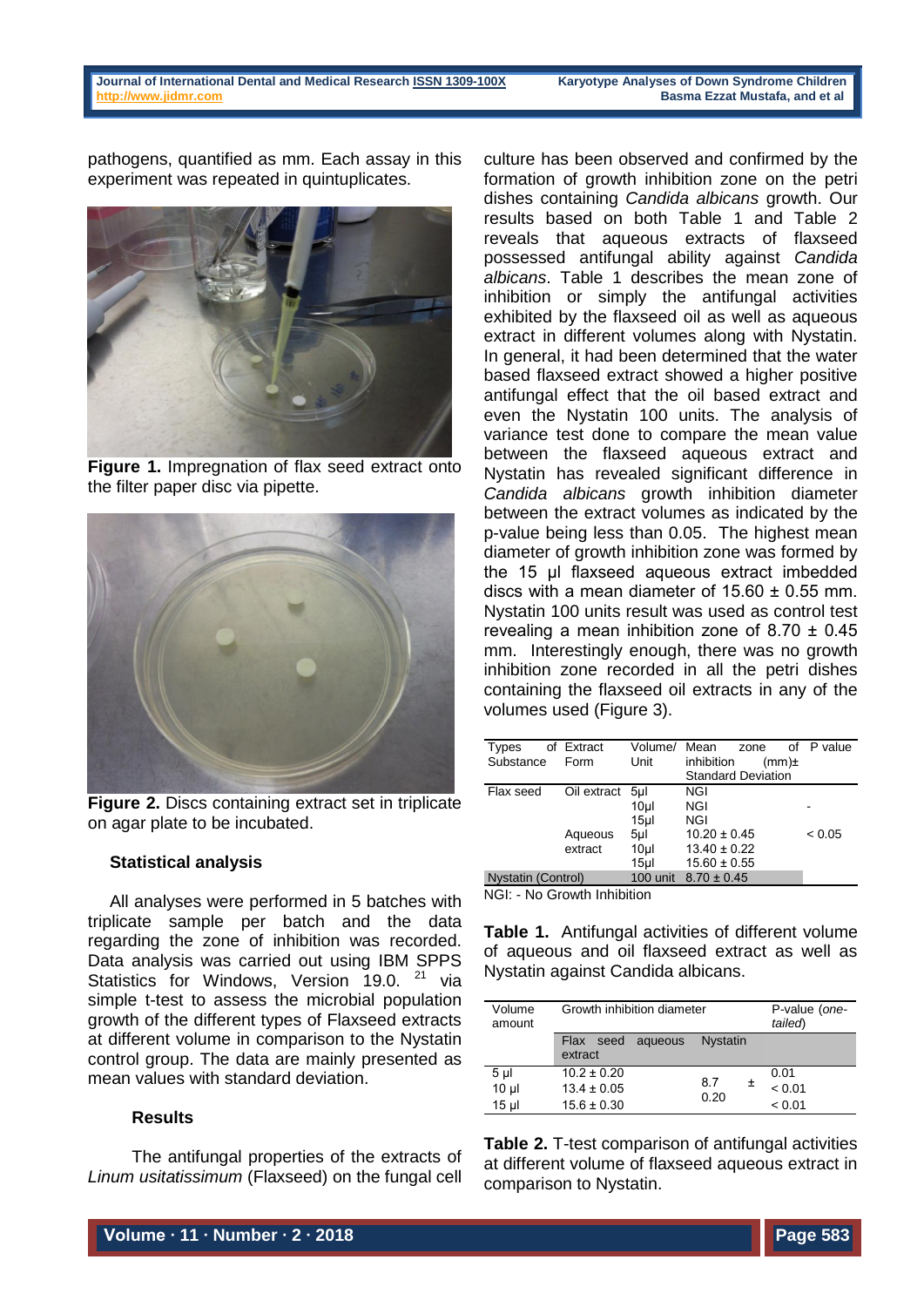

**Figure 3.** Candida albicans culture petri dishes with discs impregnated with flax seed oil extracts 5, 10 and 15 µl (A,B,C) along with Nystatin (D) after 48 hours of incubation. No growth was seen around the oil extract discs as growth inhibition is indicated by clear area around the discs.



**Figure 4.** Candida albicans culture petri dishes containing discs impregnated with flax seed aqueous extracts of 5, 10 and 15 µl (A,B,C) along with Nystatin (D) after 48 hours of incubation. Fungal growth inhibition is indicated by the clear area around the discs.

Table 2 shows the t-test analysis of each of the flaxseed aqueous extract volumes in comparison to Nystatin. Again the growth inhibition of *Candida albicans* is significantly different at different volume of aqueous extract in comparison to Nystatin, as depicted by the pvalue being less than 0.05. It is clearly seen that at all different volumes the growth inhibition of fungal growth was considerably higher than the growth inhibition exhibited by Nystatin. Additionally, the growth inhibition of *Candida albicans* was progressively increasing in diameter from 5 µl to 15µl. This result can be clearly seen in the images of the sample results obtained (Figure 4).

# **Discussion**

The results shown in this study (Table 1, Table 2) clearly indicates the aqueous flaxseed extracts provided clearly favourable antifungal effect against tested *Candida albicans* culture. Interestingly, the antifungal effects of these aqueous extracts were greater than the commercially used Nystatin antifungal drug. On the other, a pure oil flaxseed extract did not exhibit any antifungal effect on *Candida albicans*. This result appears to mimic the finding of a prior study that observed that essential oil obtained from *Stevia rebaudiana Bertoni* leaves had the lowest antimicrobial and antifungal effect as compared its aqueous extract.  $^{22}$ This finding may be due to a number of possible reasons. Prior studies cited have maintained that when it comes to plant extracts in general, it is the water extract that exhibited the highest phenolic content along with the highest antioxidant activity.<sup>23</sup> It is noted that polyphenols are a plant compound that is related to antioxidant properties namely due to this compounds increased affinity to bind and neutralize free radicals. <sup>24</sup>Since this compound is found abundantly in flaxseed,  $25$  one could surmise that the antifungal effect seen in this study could be attributed to the presence of this component.

Additionally, another biopolymer substance found abundantly in flaxseed is called lignin which mainly functions in providing rigidity to cell wall while acting as a buffer to mechanical stress a plant may experience. Surprisingly, another study in 2011 have reported that lignin in aqueous phase is depolymerized to form a monomeric aromatic compound that in turn could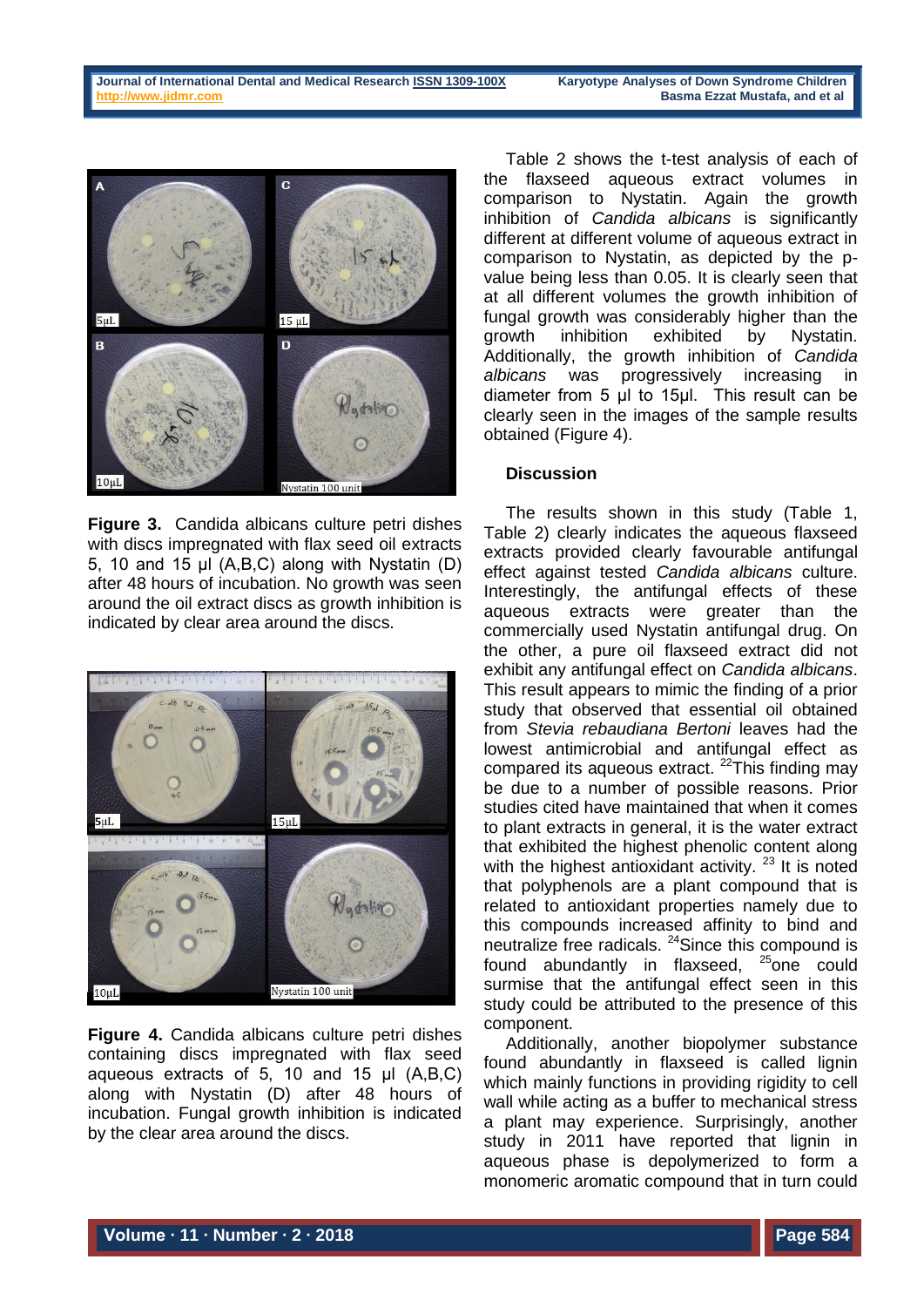be reformed to produce hydrogen as well as other simple aromatic chemicals. <sup>26</sup>Fang et al. in 2007 reported that a homogenous mixture of lignin, water and phenol can lead to breakdown of lignin to phenolic derivatives as well both via hydrolysis and pyrolysis.<sup>27</sup>

The same study noted that without the presence of phenol, lignin remains in a heterogeneous phase in the water in the set condition. Phenolic compound are known to be toxic against microbes by causing enzyme inhibition, cell wall disruption and protein deconstruction. <sup>28</sup>Additionally, other studies concurs that apart from phenolic derivatives, lignans such as SDG (also present in Flaxseed) are involved in antimicrobial activity.<sup>29,30</sup>

#### **Conclusions**

In conclusion, this study has proven that flaxseed constituent has a significant antifungal effect namely against *Candida albicans* growth. Additionally, a water homogenized flaxseed extract showed a significantly greater antifungal property compared to the routinely available Nystatin. Strangely enough, the highly concentrated essential flaxseed oil extract was not able to exhibit antifungal effect at all. Hydrolyzed flaxseed aqueous extract is also able to increase the antioxidant activity. It is hoped that further studies will be done in the future to isolate the responsible antifungal derivatives within flaxseed extract.

#### **References**

- **1.** Bolla, N., Kavuri, S. R., Tanniru, H. I., Vemuri, S. & Shenoy, A. Comparative evaluation of antimicrobial efficacy of odontopaste, chlorhexidine and propolis as root canal medicaments against enterococcus faecalis and candida albicans. J. Int. Dent. Med. Res.2012;5(1):14–25.
- **2.** Atila-Pektaş, B., Yurdakul, P., Gülmez, D. & Görduysus, O. Antimicrobial effects of root canal medicaments against Enterococcus faecalis and Streptococcus mutans. Int. Endod. J.2013;46(5): 413–8.
- **3.** Mazu, T. K., Bricker, B. A., Flores-Rozas, H. & Ablordeppey, S. Y. The Mechanistic Targets of Antifungal Agents: An Overview. Mini Rev Med Chem2016;16(24): 555–578.
- **4.** Laniado-Laborín, R. & Cabrales-Vargas, M. N. Amphotericin B: side effects and toxicity. Revista Iberoamericana de Micologia2009;26(4): 223-227.
- **5.** Niyaz Basha, B., Prakasam, K. & Goli, D. Formulation and evaluation of Gel containing Fluconazole-Antifungal Agent. Int. J. Drug Dev. Res.2011;3(4):109–128.
- **6.** Kathiravan, M. K. et al. The biology and chemistry of antifungal agents: A review. Bioorganic and Medicinal Chemistry2012;20(19): 5678–5698.
- **7.** Alcazar-Fuoli, L. & Mellado, E. Current status of antifungal resistance and its impact on clinical practice. British Journal of Haematology2014;166(4): 471–484.
- **8.** Fothergill, A. W., Sutton, D. A., McCarthy, D. I. & Wiederhold, N. P. Impact of new antifungal breakpoints on antifungal resistance in Candida species. J. Clin. Microbiol.2014;52: 994– 997.
- **9.** dos Santos Abrantes, P. M., McArthur, C. P. & Africa, C. W. J. Multi-drug resistant oral Candida species isolated from HIVpositive patients in South Africa and Cameroon. Diagn. Microbiol. Infect. Dis.2014;79(2): 222–227.
- **10.** Barceló-Coblijn, G. et al. Flaxseed oil and fish-oil capsule consumption alters human red blood cell n-3 fatty acid composition: A multiple-dosing trial comparing 2 sources of n-3 fatty acid. Am. J. Clin. Nutr.2008;88(3): 801–809.
- **11.** Carraro, J. C. C., de Souza Dantas, M. I., Espeschit, A. C. R., Martino, H. S. D. & Ribeiro, S. M. R. Flaxseed and Human Health: Reviewing Benefits and Adverse Effects. Food Reviews International2012;28(2): 203–230.
- **12.** Pan, A., Yu, D., Demark-Wahnefried, W., Franco, O. H. & Lin, X. Meta-analysis of the effects of flaxseed interventions on blood lipids. Am. J. Clin. Nutr.2009;90(2): 288–297.
- **13.** Herchi, W. et al. Phenolic Compounds in Flaxseed: a Review of Their Properties and Analytical Methods. An Overview of the Last Decade. J. Oleo Sci.2014;63(1): 7–14.
- **14.** Prasad, K. Antioxidant activity of secoisolariciresinol diglucoside-derived metabolites, secoisolariciresinol, enterodiol, and enterolactone. Int. J. Angiol.2000;9(4): 220–225.
- **15.** Touré, A. & Xueming, X. Flaxseed lignans: Source, biosynthesis, metabolism, antioxidant activity, Bio-active components, and health benefits. Compr. Rev. Food Sci. Food Saf.2010;9(3): 261–269.
- **16.** Demark-Wahnefried, W. et al. Flaxseed supplementation (not dietary fat restriction) reduces prostate cancer proliferation rates in men presurgery. Cancer Epidemiol. Biomarkers Prev.2008;17(12): 3577–3587.
- **17.** Dodin, S. et al. Flaxseed on cardiovascular disease markers in healthy menopausal women: a randomized, double-blind, placebo-controlled trial. Nutrition2008;24(1):23–30.
- **18.** Xu, Y., Hall, C., Wolf-Hall, C. & Manthey, F. Fungistatic activity of flaxseed in potato dextrose agar and a fresh noodle system. Int. J. Food Microbiol.2008;121(3): 262–267.
- **19.** Ríos, J. M., Mangione, A. M. & Gianello, J. C. Effects of natural phenolic compounds from a desert dominant shrub Larrea divaricata Cav. on toxicity and survival in mice. Rev. Chil. Hist. Nat.2008;81: 292–302.
- **20.** Klančnik, A., Piskernik, S., Jeršek, B. & Možina, S. S. Evaluation of diffusion and dilution methods to determine the antibacterial activity of plant extracts. J. Microbiol. Methods2010;81(2): 121–126.
- **21.** Dalsgaard, S., Mortensen, P. B., Frydenberg, M. & Thomsen, P. H. Long-term criminal outcome of children with attention deficit hyperactivity disorder. Crim. Behav. Ment. Heal.2013;23(2): 86– 98.
- **22.** Muanda, F. N., Soulimani, R., Diop, B. & Dicko, A. Study on chemical composition and biological activities of essential oil and extracts from Stevia rebaudiana Bertoni leaves. LWT - Food Sci. Technol.2011;44(9): 1865–1872.
- **23.** KC. Phenolic contents , antioxidant and antimicrobial activity of Papaver rhoeas L . extracts from Southeast Serbia. J. Med. plants Res.2010;4(17): 1727–1732.
- **24.** Wojdyło, A., Oszmiański, J. & Czemerys, R. Antioxidant activity and phenolic compounds in 32 selected herbs. Food Chem.2007;105(3): 940–949.
- **25.** Elhassaneen, Y. A. & Sanad, M. I. Phenolics, selenium, vitamin C, amino acids and pungency levels and antioxidant activities of two egyptian onion varieties. Am. J. Food Technol.2009;4: 241– 254.
- **26.** Zakzeski, J. & Weckhuysen, B. M. Lignin solubilization and aqueous phase reforming for the production of aromatic chemicals and hydrogen. ChemSusChem2011;4(3): 369–378.

**Volume ∙ 11 ∙ Number ∙ 2 ∙ 2018 Page 585**